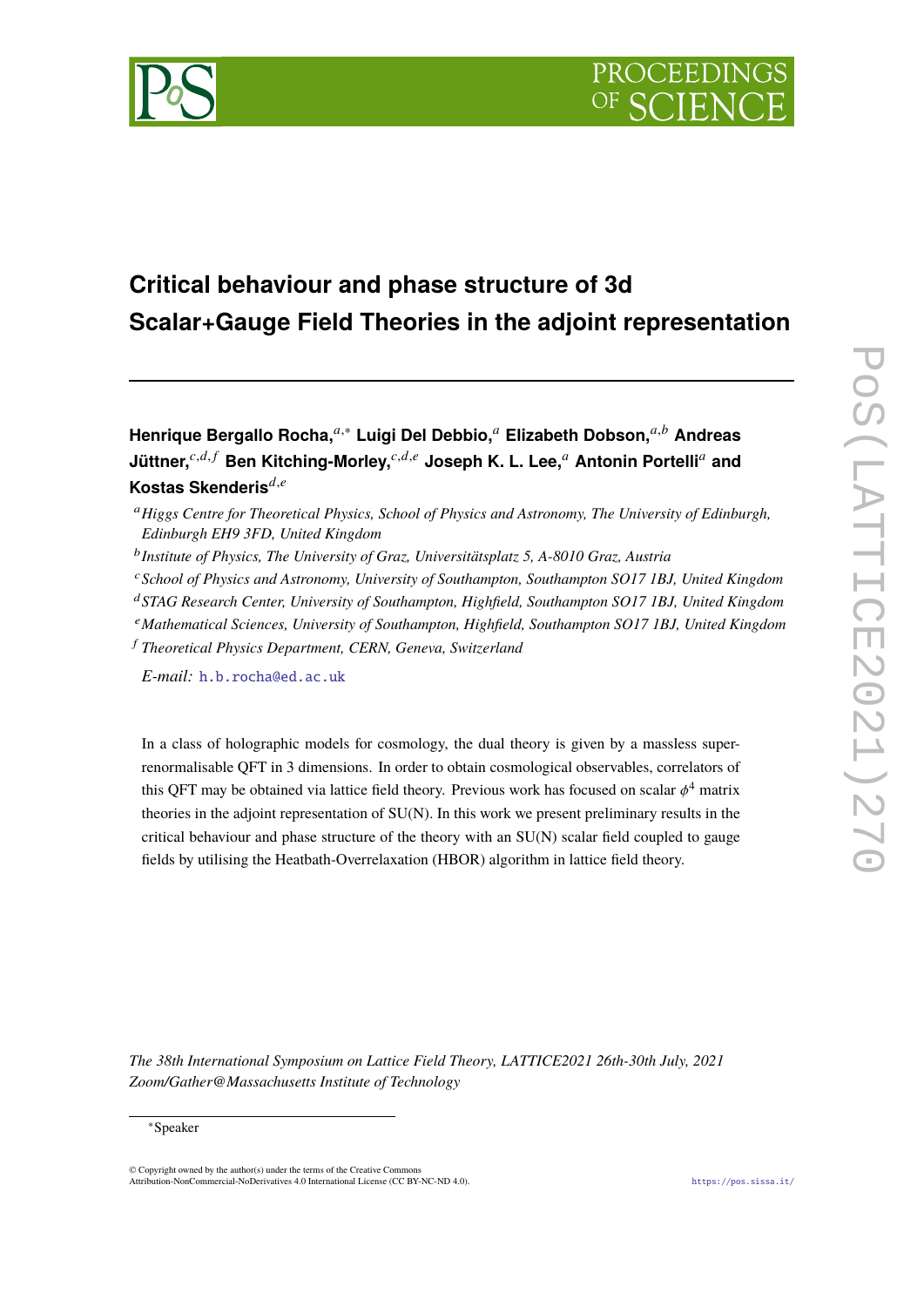## **1. Introduction**

The  $3d$  SU(N) theory of adjoint scalars coupled to gauge fields is generally of interest due to being the high-temperature limit of 4d QCD [\[1\]](#page-7-0), as well as having applications in doped cuprates [\[2\]](#page-7-1). This model has been extensively studied since the seminar work by Polyakov [\[3,](#page-7-2) [4\]](#page-7-3), including [\[5](#page-7-4)[–8\]](#page-7-5). For the purposes of the Holographic Cosmology model, however, it is conjectured that a 4d gravitational theory is dual to the massless regime (*i.e.* where it acquires a generalised conformal structure) of a superrenormalisable 3d theory of adjoint scalars and gauge fields. In this model, the two-point function of the Energy-Momentum Tensor  $T_{\mu\nu}$  is related to the power spectrum of the Cosmic Microwave Background (CMB) in the gravitational theory [\[9,](#page-7-6) [10\]](#page-7-7). Perturbative calculations [\[11\]](#page-7-8) show that the CMB spectrum predicted by Holographic Cosmology is competitive with ΛCDM for multipoles  $l \geq 30$  [\[12\]](#page-7-9). However, lower multipoles reside in the nonperturbative region of the dual QFT and therefore require simulations of lattice QFT.

#### **2. Algorithm**

The theories discussed in the upcoming sections were simulated with the Grid library [\[13\]](#page-7-10), within which a Heatbath-Overrelaxation (HBOR) algorithm was written, consisting of a HB step plus *n* OR steps, *i.e.* reflections. The updating of scalar fields follows the prescription in [\[14\]](#page-7-11), with slight alterations for numerical stability. Gauge links are updated according to [\[15\]](#page-8-0), and generalised from  $SU(2)$  to  $SU(N)$  via the subgroup method [\[16\]](#page-8-1). Due to the lack of fermionic degrees of freedom, the HBOR algorithm is significantly more efficient at generating decorrelated configurations than the Hybrid Monte-Carlo [\[17\]](#page-8-2), which we used for some of our earlier simulations.

## **3. Adjoint Scalar SU(N) Theory**

The simplest candidate dual theory for Holographic Cosmology is a  $\phi^4$  theory of scalars in the adjoint representation, with large-N lattice action as given below:

<span id="page-1-0"></span>
$$
S = \frac{N}{g}a^3 \sum_{x \in \Lambda^3} \text{Tr} \left\{ \sum_{\mu} [\delta_{\mu} \phi(x)]^2 + m^2 \phi^2(x) + \phi^4(x) \right\},\tag{1}
$$

where  $\delta_{\mu}\phi(x) = \frac{1}{a}(\phi(x+\hat{\mu}) - \phi(x))$  and the scalar field is composed of Hermitian  $N \times N$  matrices valued in the  $\mathfrak{su}(N)$  algebra. A good observable with which to visualise the phase transition is the *Binder cumulant* [\[18\]](#page-8-3):

$$
B(m2) = 1 - \frac{1}{N} \frac{\langle \text{tr}[(\sum_{x} \phi(x))^{4}]\rangle}{\langle \text{tr}[(\sum_{x} \phi(x))^{2}]\rangle^{2}}.
$$
 (2)

The Binder cumulant is discontinuous at the continuum phase transition, and in the lattice simulation it is expected to scale next to the continuum critical point as

$$
\lim_{m^2 \to m_c^2} B(m^2) \sim f\left((m^2 - m_c^2)(gL)^{1/\nu}\right),\tag{3}
$$

where  $\nu$  is a critical exponent of the phase transition. Apart from finding the exact position of the continuum critical point, lattice evaluations of this theory allow one to compute its critical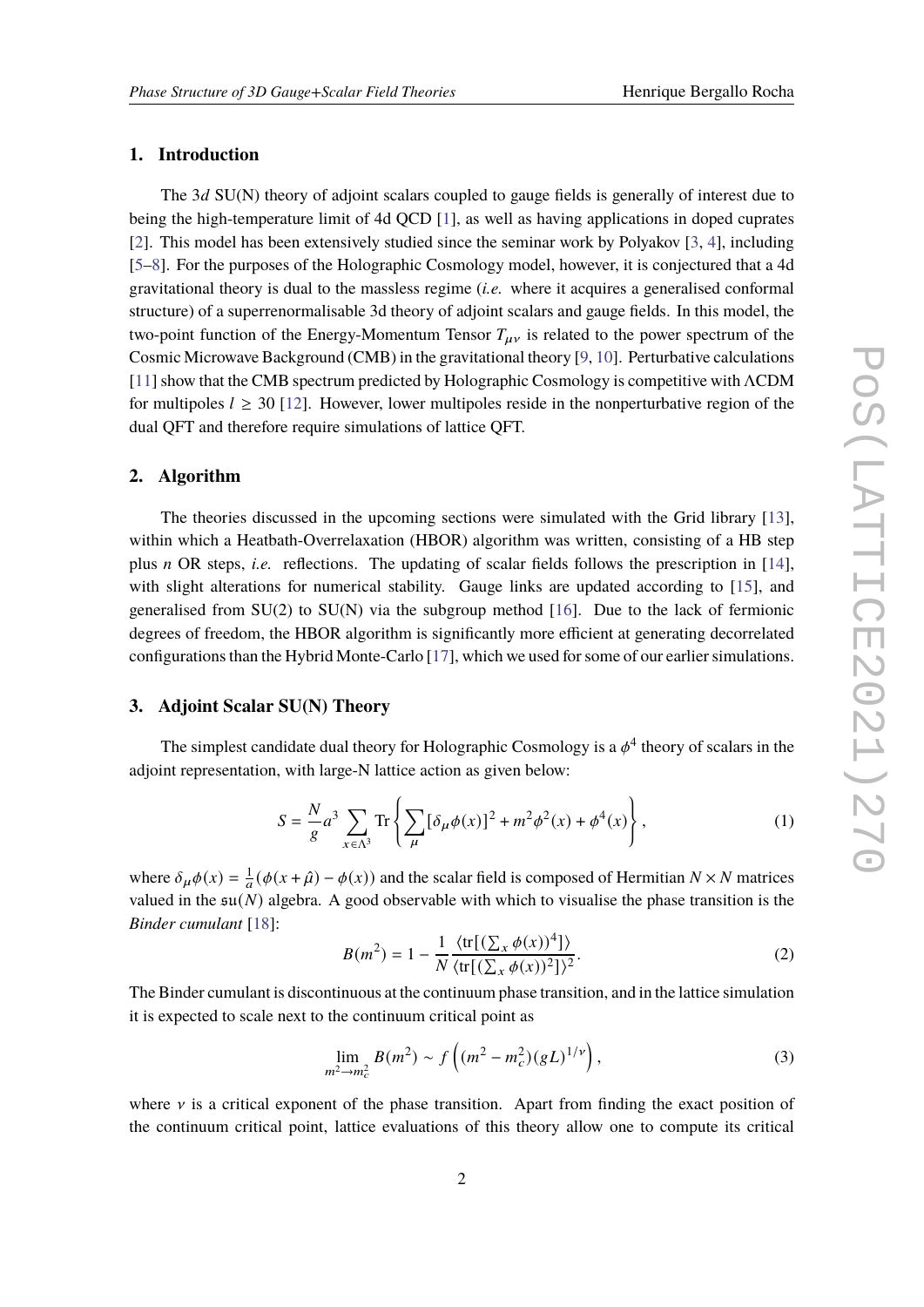exponents, which is important to verify in which universality class the theory lies. Massless superrenormalisable theories like the one at hand tend to be well-behaved in the UV but suffer from severe perturbative divergences in the IR. Nonetheless, it has been conjectured in [\[19,](#page-8-4) [20\]](#page-8-5) and shown for some specific cases (for example massless scalar 3d QED) that it is possible to cure such IR divergences and prove IR-finiteness of the theory. Our collaboration has published compelling evidence [\[21\]](#page-8-6) that indeed this is the case for the pure scalar theory. Another work investigated by our collaboration the renormalisation of the Energy-Momentum tensor  $(T_{\mu\nu})$ , since this is the observable whose correlator is mapped into the CMB spectrum in the dual gravitational theory of Holographic Cosmology. Because of the breakdown of translational symmetry in lattice discretisation, one cannot rely on continuum Ward Identities and the issue of renormalising  $T_{\mu\nu}$ becomes nontrivial. Strides have been made by our collaboration in the pure scalar case by applying the Wilson Flow to  $T_{\mu\nu}$  renormalisation [\[22\]](#page-8-7).

#### **4. Scalar+Gauge SU(N) Theory**

If we now couple the adjoint scalars from  $(1)$  to  $SU(N)$  gauge links, we obtain the action

<span id="page-2-0"></span>
$$
S[\phi, U] = \frac{N}{g} \sum_{x \in \Lambda^d} \text{Tr} \left[ a^3 \left( \sum_{\mu=1}^d (\Delta_\mu \phi(x))^2 + m^2 \phi^2(x) + \lambda \phi^4(x) \right) + \frac{1}{a} \sum_{\mu < \nu} \text{Re} \left[ 1 - P_{\mu\nu} \right] \right], \tag{4}
$$

where  $P_{\mu\nu} = U_{\mu}(x)U_{\nu}(x+a\hat{\mu})U_{\mu}^{\dagger}(x+\hat{\nu})U_{\nu}^{\dagger}(x)$  is the plaquette operator and  $\Delta_{\mu}\phi(x) = a^{-1}(U_{\mu}(x)\phi(x+a\hat{\mu}))$  $a\hat{\mu}$ ) $U^{\dagger}_{\mu}(x) - \phi(x)$ ) is the gauge covariant lattice derivative in the adjoint representation. As before,  $\phi(x)$  is valued in  $\mathfrak{su}(N)$ . The weak gauge coupling regime recovers the pure scalar case, whereas taking  $\lambda \to \infty$  leads to the fixed-length scalar theory. The action given in [\(4\)](#page-2-0) for  $N = 2$  has been the subject of theoretical [\[7\]](#page-7-12) and numerical [\[8\]](#page-7-5) computations attempting to establish its phase diagram and the order of its transitions. It is known that, differently than in the pure scalar case, the symmetric and broken phases of the system are simply connected through a crossover region or are separated by first-order behaviour. To the authors' knowledge, so far no evidence of a second-order transition has been found, and a point (or line) between these two regimes where the continuum scalar field's mass is zero remains a conjecture. By perturbatively computing the scalar self-energy to two loops and setting the lattice spacing  $a = 1$ , one obtains the mass counterterm [\[23\]](#page-8-8)

<span id="page-2-1"></span>
$$
\delta_{m^{2}\to0}^{2} = -\frac{\Sigma g}{4\pi} \left[ 2 + \lambda \left( 2 - \frac{3}{N^{2}} \right) \right]
$$
  
 
$$
-\frac{1}{16\pi^{2}} \left[ 2g^{2} \lambda \left( 2 - \frac{3}{N^{2}} \right) \left( -\delta + \frac{\Sigma^{2}}{4} \right) + g^{2} \left( 2\kappa_{1} - \kappa_{4} - 4(\delta + \rho) + \pi \Sigma \left( \frac{1}{2} - \frac{4}{3N^{2}} \right) + \frac{5\Sigma^{2}}{8} \right) + \left( 2g^{2} \lambda \left( 2 - \frac{3}{N^{2}} \right) - 18 + 6N^{2} - N^{4} \right) \left( \zeta + \log \frac{6}{\mu} \right) \right],
$$
 (5)

which serves as a guide as to where, naïvely, the critical line should lie. The values of the numerical constants  $\Sigma$ ,  $\kappa_1$ ,  $\kappa_4$ ,  $\delta$ ,  $\rho$ , and  $\zeta$  in [\(5\)](#page-2-1) are given in [\[23\]](#page-8-8). Investigating a region around this critical line for  $\lambda = 1$ ,  $N = 2$  and  $ag < 1$ , we obtain Figure [1,](#page-3-0) which shows indeed that above the perturbative critical line, especially for  $ag \ll 1$ , the expectation value of Tr $[\phi^2]$  increases when one wades deep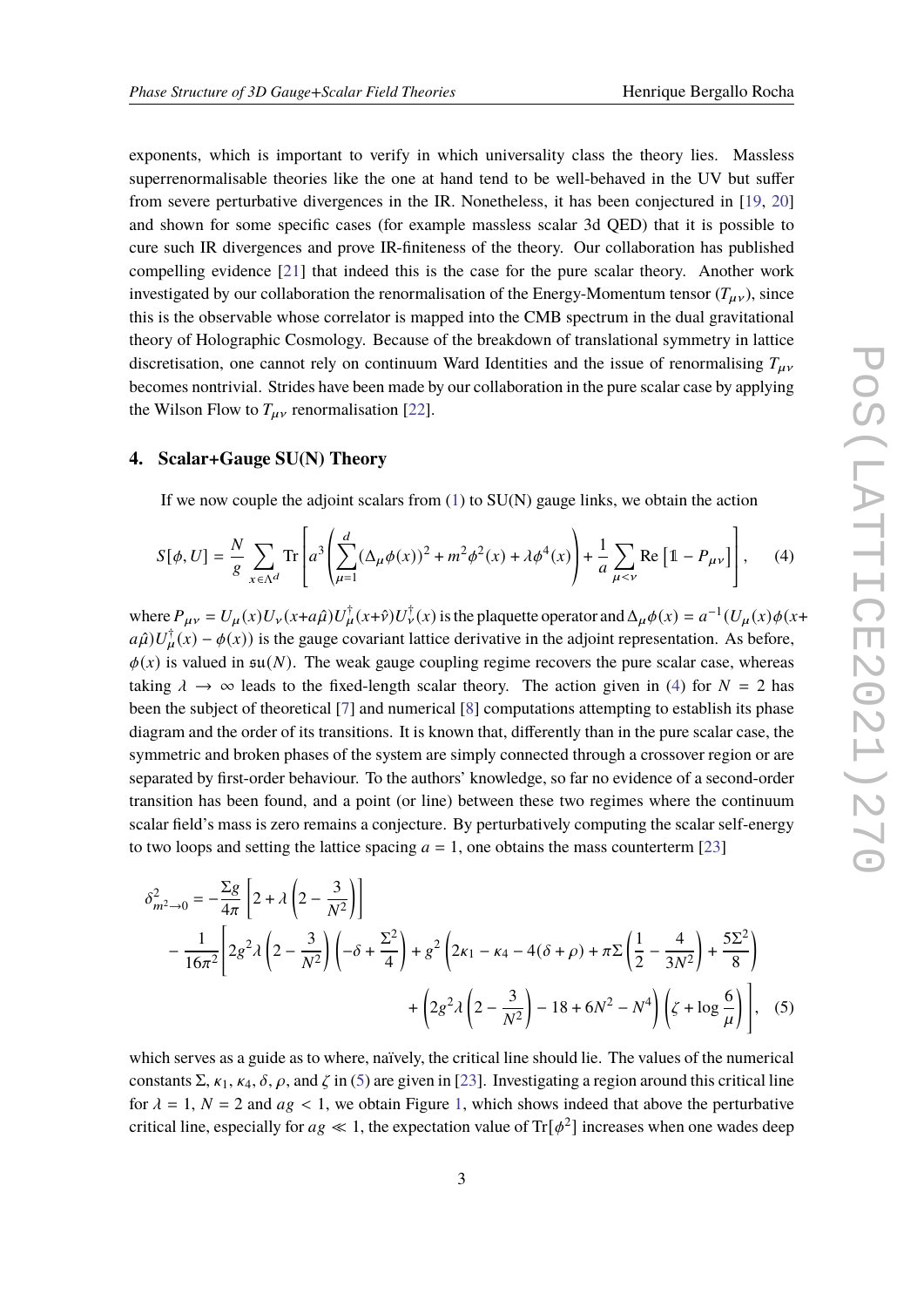into the broken region, whereas below the line it remains close to zero, as would be expected of a symmetric phase. Nonetheless, this effect all but disappears when  $g$  is increased, thus suggesting the existence of crossover behaviour. The same effect is verified when analysing the scalar field's susceptibility  $\chi$  across this line, as seen in Figure [2,](#page-4-0) with

$$
\chi = \frac{V}{a^3} \left( \frac{\langle (\sum_{x} \text{Tr}[\phi^2])^2 \rangle}{\langle \sum_{x} \text{Tr}[\phi^2] \rangle^2} - 1 \right),\tag{6}
$$

where  $V$  is the lattice volume. These figures suggest that, as expected, in the deep weak coupling regime one may recover the pure scalar behaviour. While these diagrams are preliminary, they point to strategies in finding the critical line where the scalar mass is zero, which is of relevance to our project on holographic cosmological models. It is believed that such a critical line will be located where the surface  $m_{\text{crit}}^2(g, \lambda)$ , dividing the broken and symmetric phases through a firstorder phase transition, terminates and crossover behaviour begins. Therefore, by evaluating how the susceptibility of the scalar field scales in a region of parameter space suspected of containing critical behaviour, we may distinguish these regimes by noting that, as  $L \to \infty$  and  $m^2 \to m_{\text{crit}}^2$ , we have  $\chi \sim f\left(|m^2 - m_{\text{crit}}^2|(gL)^{-\gamma}\right)$  along the critical line, with  $\gamma$  a critical exponent, whereas  $\chi \sim$  const in the first-order region and  $\chi \to 0$  elsewhere.

<span id="page-3-0"></span>

**Figure 1:** Expectation values of Tr[ $\phi^2$ ] across the perturbative critical line with  $N = 2$  and  $\lambda = 1$  on a 64<sup>3</sup> lattice for various values of g and  $m^2$ . The red line indicates where critical behaviour should occur according to 1-loop lattice perturbation theory. As expected, deeper into the broken region (in this case the bottom left corner), the expectation value of Tr[ $\phi^2$ ] increases, whereas in the symmetric region it stays close to zero.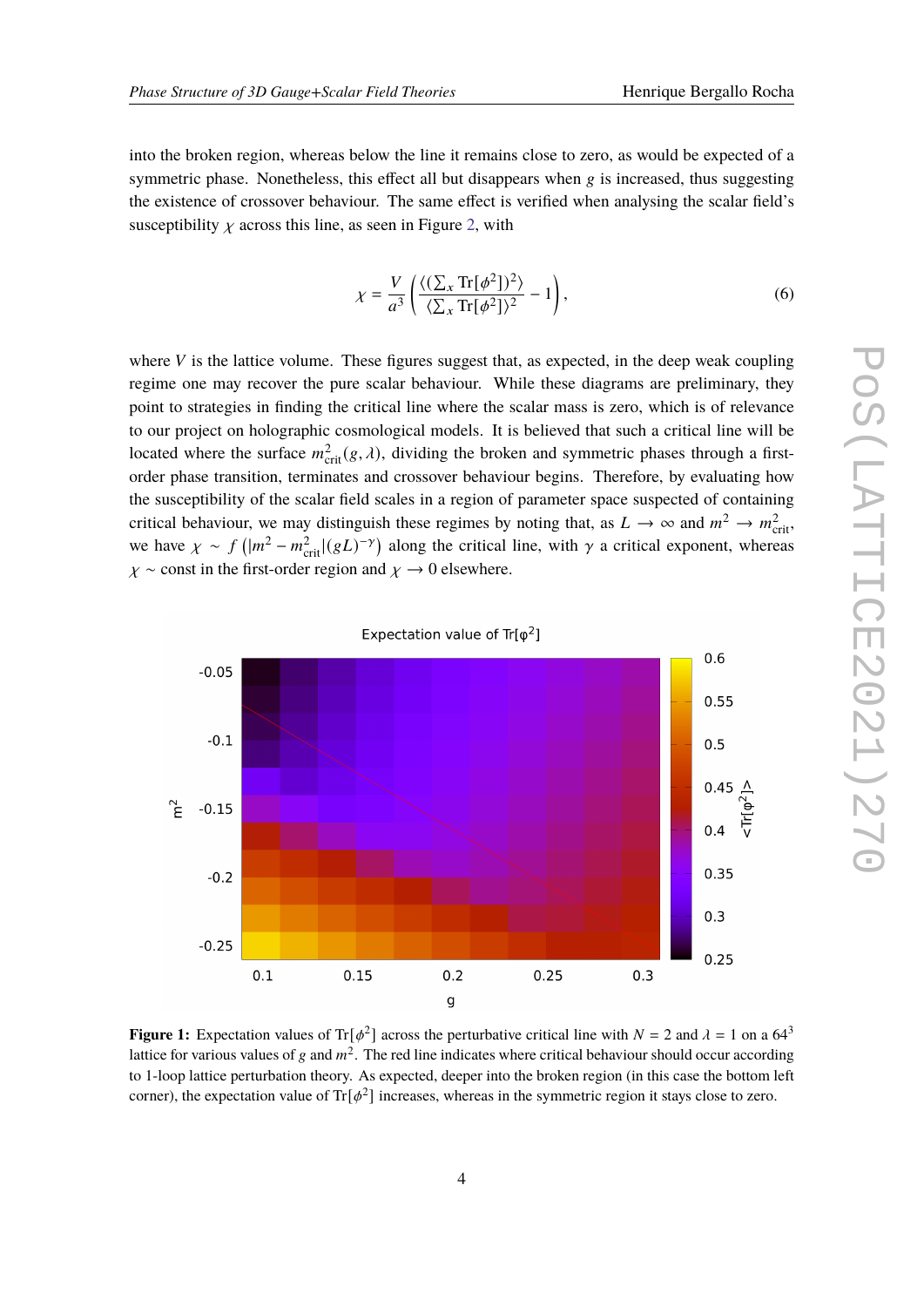<span id="page-4-0"></span>

**Figure 2:** Expectation values of  $\chi$  across the perturbative critical line with  $N = 2$  and  $\lambda = 1$  on a 64<sup>3</sup> lattice for various values of g and  $m^2$ . The grey bounding box indicates where, perturbatively to 1 loop, the broken phase lies. Across the suspected phase transition, the value of  $\chi$  peaks and falls back to zero elsewhere. Scaling analysis will indicate whether this line corresponds to a first-order transition or crossover behaviour.

#### **5. GPU Porting**

Given the commissioning of the new DiRAC Tursa machine in Edinburgh, fitted with NVIDIA A100 GPUs, it became critical to port the previously CPU-based Holographic cosmology code to GPU. This was done by focusing on the main bottleneck CPU routines:

- **Lattice-wide operations**, like sum, matrix products, exponentiation, etc. Most of these operations are handled by low-level Grid routines which had already been ported to GPU, therefore optimising them amounted to porting to GPU code around them, so as to minimise memory transfer overhead.
- **Pick- and SetCheckerboard**, the former of which selects the odd or even checkerboard of the lattice and transfers that to a so-called "Red-Black" lattice with half the linear size. The latter does the inverse process. This was accelerated by creating a new Grid kernel which can translate lattice site and SIMD indices into lattice cartesian coordinates on the device. Formerly, these were methods of a host class.
- **Nearest-Neighbour interactions**, which on Grid can be performed either by Circular Shift (also known as Cshift) or stencil routines. Cshift has been recently accelerated by the Grid development team, whereas for this project stencil GPU kernels have been used and tested. The Halo Exchange part of the stencil routine is able to produce bandwidth close to 600GB/s,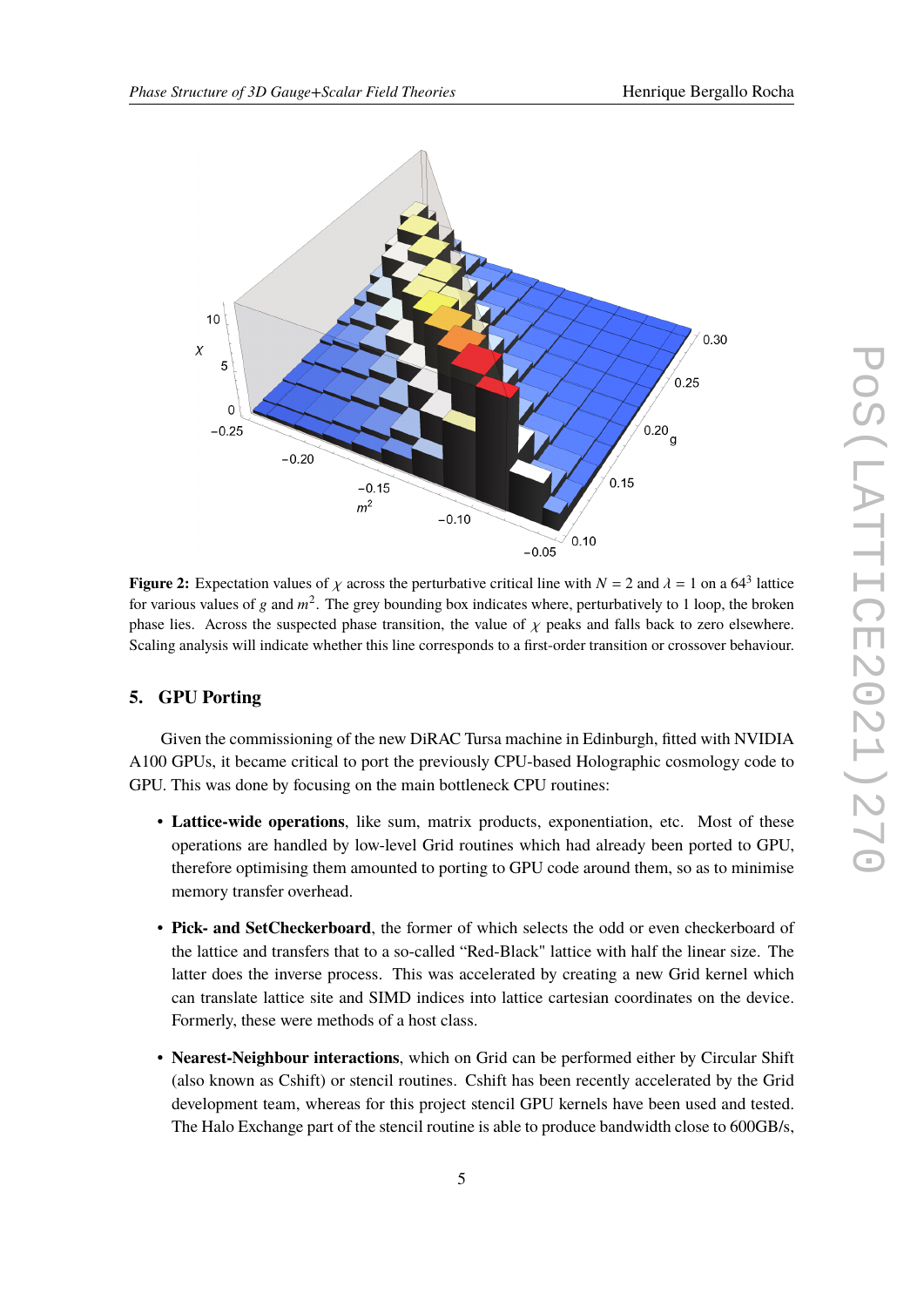which is the theoretical bandwidth of NVLink connections which are used between GPUs within the same node on Tursa.

• **RNG**, the last bottleneck routine running on host code, which is still in the process of being accelerated via device code. This requires creating an RNG class based on curand which can save and restore RNG states, as well as pass statistical tests of random number quality. Regarding random number quality, the CURAND\_RNG\_PSEUDO\_PHILOX4\_32\_10 RNG type on curand passes the BigCrush battery of statistical quality tests [\[24\]](#page-8-9).

With the accelerated routines described above, the following improvements were verified in each of the HBOR update steps for a 256<sup>[3](#page-5-0)</sup> lattice (Figures 3 to [6\)](#page-5-1). NB these results do not yet include RNG acceleration, which can be seen from the fact that the RNG becomes, in some cases, the main time bottleneck.



**Figure 3:** Scalar HB GPU acceleration

<span id="page-5-0"></span>Scalar OR

 $2.5$ 

 $\overline{2}$ 

 $1.5$ Seconds

 $0.5$ 

 $\overline{0}$ 

Scalar OR



**Figure 5:** Gauge HB GPU acceleration



**Figure 4:** Scalar OR GPU acceleration

Scalar OR (Accelerated)

<span id="page-5-1"></span>**Figure 6:** Gauge OR GPU acceleration

In a realistic run, however, these routines would not all hold the same weight, since the overrelaxation step needs to be performed many more times than the heatbath one. Supposing a run where we choose to have 16 OR steps for each HB, the total GPU acceleration, considering as well the time taken to save configurations and observables, is given on Figure [7.](#page-6-0) In total, for such a run, the acceleration verified is of about 87%. It must be noted that this figure is still expected to improve once the RNG acceleration has been introduced, as the GPU RNG is about one order of magnitude faster than its host counterpart.

 $\frac{1}{2}$  I/O Other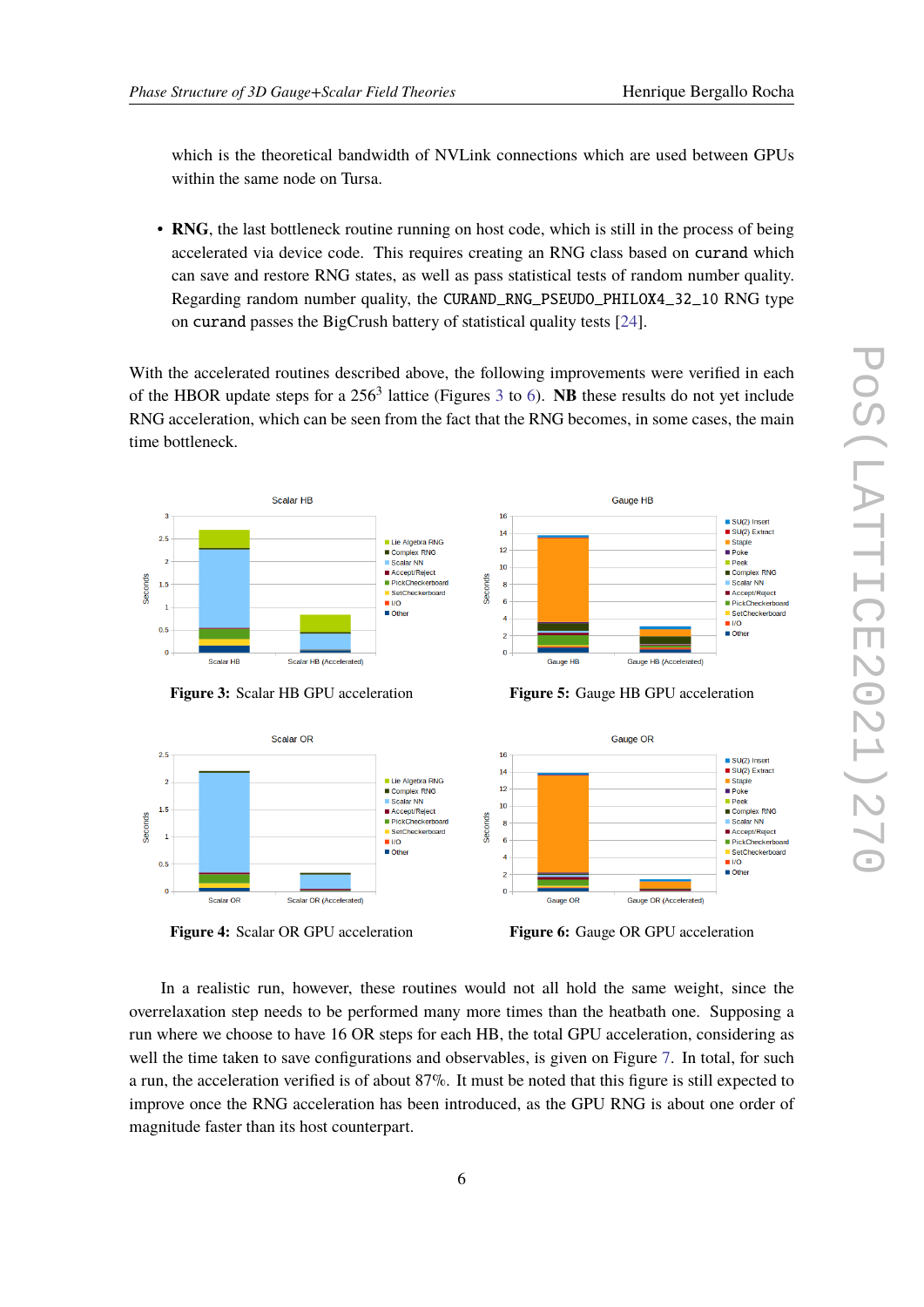<span id="page-6-0"></span>

**Figure 7:** GPU acceleration for full HB+16OR sweep

### **6. Discussion**

The preliminary results in this document support previous findings which demonstrate that the 3d Scalar+Gauge SU(2) theory with adjoint scalars contains regions of crossover and first-order behaviour. Furthermore, it has been established that using the Grid library, significant speedups can be achieved by using GPUs, with a realistic potential for further acceleration, once the RNG operations are also performed on the device. Future developments in this project will attempt to establish the precise line where the critical behaviour lies, and analyse the IR limit in this regime, with the aim of confirming nonperturbative IR-finiteness for the theory of interest.

## **7. Acknowledgements**

A.P. and H.B.R. would like to warmly thank Peter Boyle for his continued advice regarding code optimisation. A. J. and K. S. acknowledge funding from STFC consolidated grants ST/ P000711/1 and ST/T000775/1. A.P. is supported in part by UK STFC grant ST/P000630/1. A.P. also received funding from the European Research Council (ERC) under the European Union's Horizon 2020 research and innovation programme under grant agreements No 757646 & 813942. J. K. L. L., and H. B. R are funded in part by the European Research Council (ERC) under the European Unions Horizon 2020 research and innovation programme under Grant Agreement No. 757646. J. K. L. L. is also partly funded by the Croucher Foundation through the Croucher Scholarships for Doctoral Study. B. K. M. was supported by the EPSRC Centre for Doctoral Training in Next Generation Computational Modelling Grant No. EP/L015382/1. L. D. D. is supported by an STFC Consolidated Grant, ST/ P0000630/1, and a Royal Society Wolfson Research Merit Award, WM140078. Simulations produced for this work were performed using the Grid Library, which is free software under GPLv2. This work was performed using the Cambridge Service for Data Driven Discovery (CSD3), part of which is operated by the University of Cambridge Research Computing on behalf of the STFC DiRAC HPC Facility. The DiRAC component of CSD3 was funded by BEIS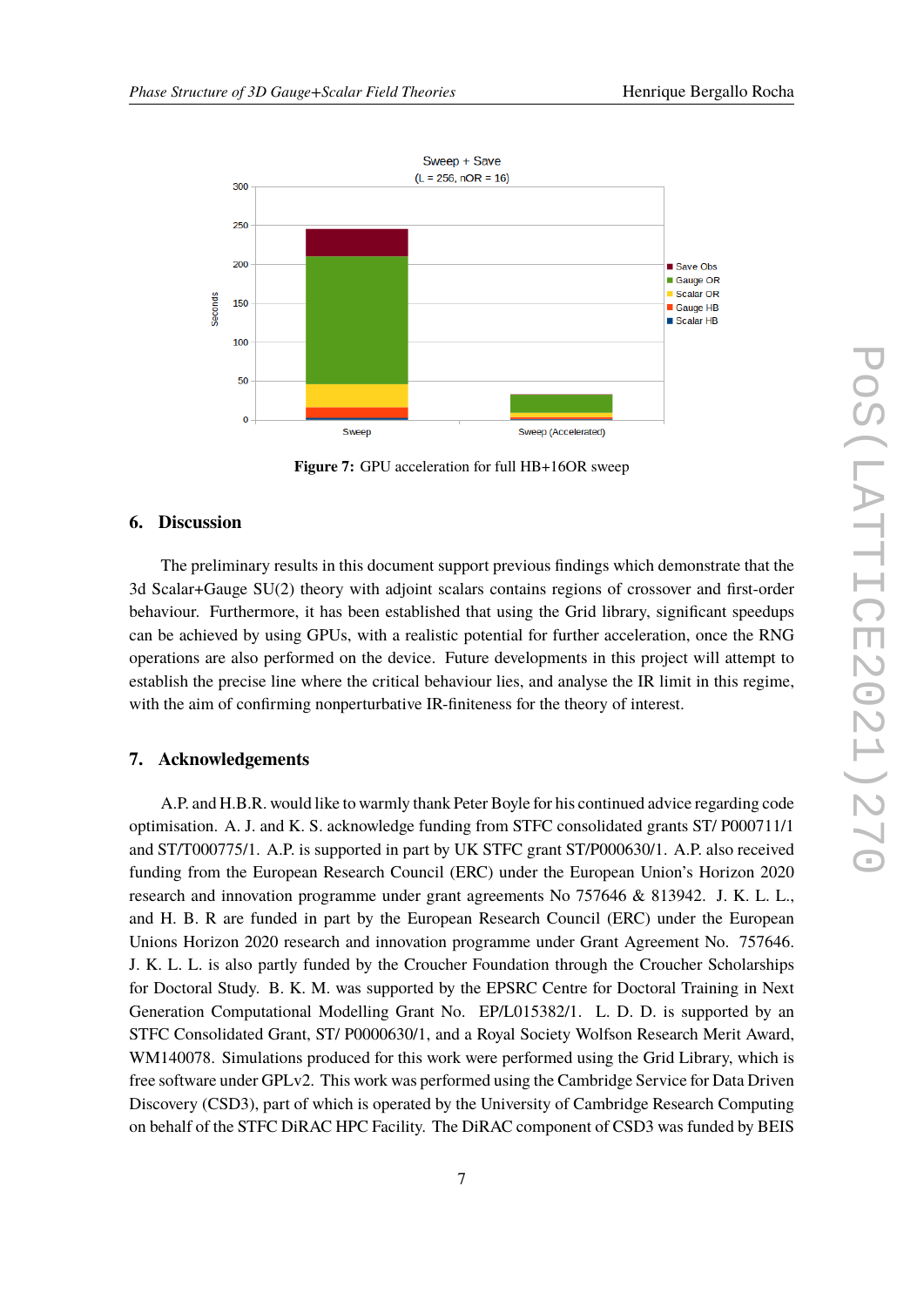capital funding via STFC capital grants ST/P002307/1 and ST/R002452/1 and STFC operations grant ST/R00689X/1. DiRAC is part of the National e-Infrastructure.

#### **References**

- <span id="page-7-0"></span>[1] K. Kajantie, M. Laine, K. Rummukainen and M. Shaposhnikov, *3d SU(N) + adjoint Higgs theory and finite-temperature QCD*, *[Nuclear Physics B](https://doi.org/10.1016/S0550-3213(97)00425-2)* **503** (1997) 357 [[hep-ph/9704416](https://arxiv.org/abs/hep-ph/9704416)].
- <span id="page-7-1"></span>[2] S. Sachdev, H.D. Scammell, M.S. Scheurer and G. Tarnopolsky, *Gauge theory for the cuprates near optimal doping*, *[Physical Review B](https://doi.org/10.1103/PhysRevB.99.054516)* **99** (2019) 1 [[1811.04930](https://arxiv.org/abs/1811.04930)].
- <span id="page-7-2"></span>[3] A. Polyakov, *Quark confinement and topology of gauge theories*, *[Nuclear Physics B](https://doi.org/10.1016/0550-3213(77)90086-4)* **120** [\(1977\) 429.](https://doi.org/10.1016/0550-3213(77)90086-4)
- <span id="page-7-3"></span>[4] A. Polyakov, *Gauge Fields and Strings*, Routledge (may, 2018), [10.1201/9780203755082.](https://doi.org/10.1201/9780203755082)
- <span id="page-7-4"></span>[5] A.C. Davis, A. Hart, T.W. Kibble and A. Rajantie, *Monopole mass in the three-dimensional Georgi-Glashow model*, *[Physical Review D](https://doi.org/10.1103/PhysRevD.65.125008)* **65** (2002) 1 [[hep-lat/0110154](https://arxiv.org/abs/hep-lat/0110154)].
- [6] C. Bonati, A. Franchi, A. Pelissetto and E. Vicari, *Three-dimensional lattice SU(Nc) gauge theories with multiflavor adjoint scalar fields*, *[Journal of High Energy Physics](https://doi.org/10.1007/JHEP05(2021)018)* **2021** (2021) 1 [[2106.15152](https://arxiv.org/abs/2106.15152)].
- <span id="page-7-12"></span>[7] S. Nadkarni, *The SU(2) adjoint Higgs model in three dimensions*, *[Nuclear Physics, Section B](https://doi.org/10.1016/0550-3213(90)90491-U)* **334** [\(1990\) 559.](https://doi.org/10.1016/0550-3213(90)90491-U)
- <span id="page-7-5"></span>[8] A. Hart, O. Philipsen, J.D. Stack and M. Teper, *On the phase diagram of the SU(2) adjoint Higgs model in 2+1 dimensions*, *[Physics Letters, Section B: Nuclear, Elementary Particle](https://doi.org/10.1016/S0370-2693(97)00104-4) [and High-Energy Physics](https://doi.org/10.1016/S0370-2693(97)00104-4)* **396** (1997) 217 [[hep-lat/9612021](https://arxiv.org/abs/hep-lat/9612021)].
- <span id="page-7-6"></span>[9] P. McFadden and K. Skenderis, *The Holographic Universe*, [1001.2007](https://arxiv.org/abs/1001.2007).
- <span id="page-7-7"></span>[10] P. McFadden and K. Skenderis, *Holography for cosmology*, *[Physical Review D - Particles,](https://doi.org/10.1103/PhysRevD.81.021301) [Fields, Gravitation and Cosmology](https://doi.org/10.1103/PhysRevD.81.021301)* **81** (2010) [[0907.5542](https://arxiv.org/abs/0907.5542)].
- <span id="page-7-8"></span>[11] C. Corianò, L. Delle Rose and K. Skenderis, *Two-point function of the energy-momentum tensor and generalised conformal structure*, *[European Physical Journal C](https://doi.org/10.1140/epjc/s10052-021-08892-5)* **81** (2021) 1 [[2008.05346](https://arxiv.org/abs/2008.05346)].
- <span id="page-7-9"></span>[12] N. Afshordi, C. Corianò, L. Delle Rose, E. Gould and K. Skenderis, *From Planck Data to Planck Era: Observational Tests of Holographic Cosmology*, *[Physical Review Letters](https://doi.org/10.1103/PhysRevLett.118.041301)* **118** [\(2017\) 1](https://doi.org/10.1103/PhysRevLett.118.041301) [[1607.04878](https://arxiv.org/abs/1607.04878)].
- <span id="page-7-10"></span>[13] P.A. Boyle, G. Cossu, A. Yamaguchi and A. Portelli, *Grid: A next generation data parallel C++ QCD library*, *[Proceedings of The 33rd International Symposium on Lattice Field](https://doi.org/10.22323/1.251.0023) [Theory — PoS\(LATTICE 2015\)](https://doi.org/10.22323/1.251.0023)* (2016) 023.
- <span id="page-7-11"></span>[14] B. Bunk, *Monte-Carlo methods and results for the electro-weak phase transition*, *[Nuclear](https://doi.org/10.1016/0920-5632(95)00313-X) [Physics B \(Proceedings Supplements\)](https://doi.org/10.1016/0920-5632(95)00313-X)* **42** (1995) 566.